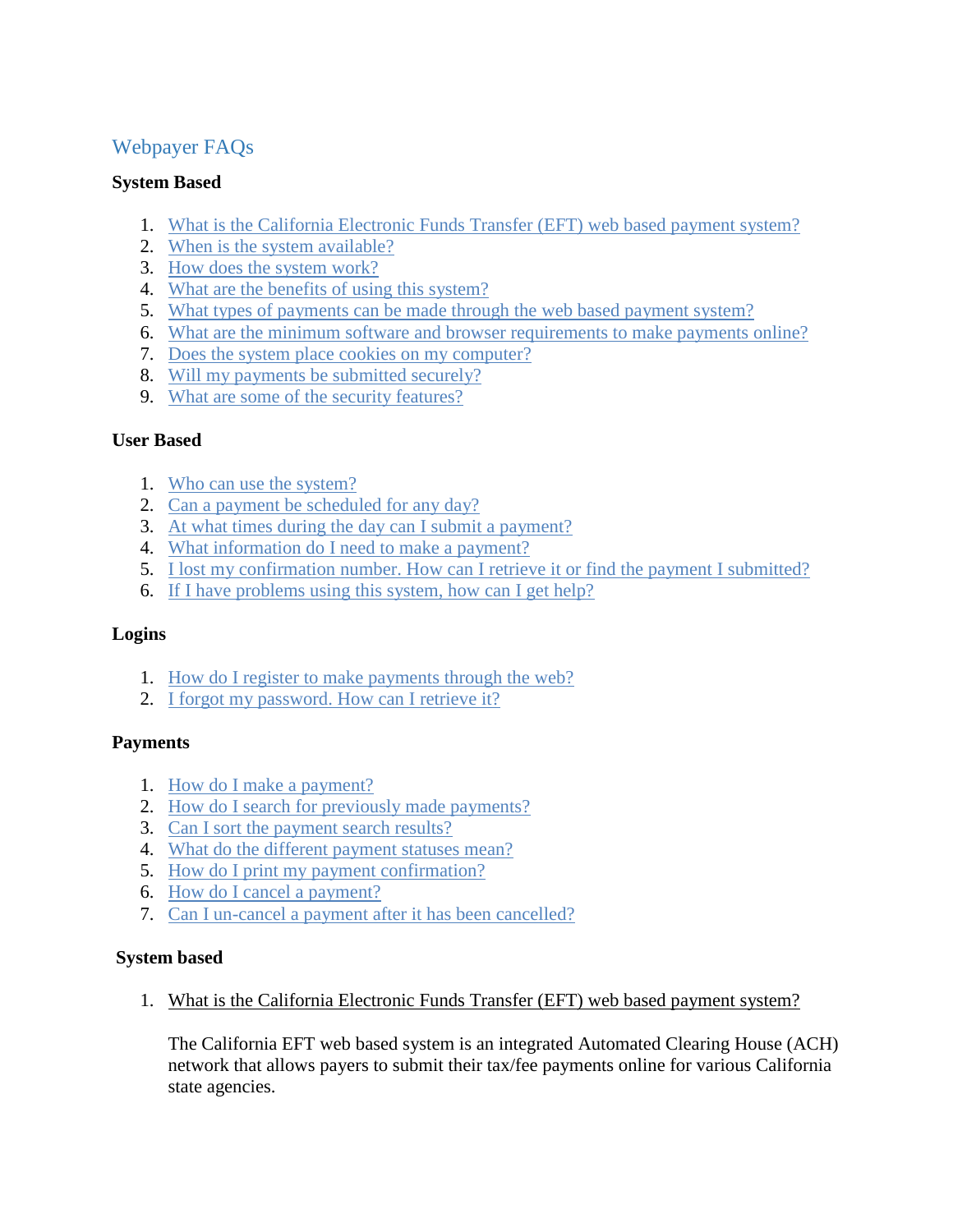<span id="page-1-0"></span>2. When is the system available?

The system is available 24 hours a day/7 days a week. Payments can be submitted at any time through this interface.

<span id="page-1-1"></span>3. How does the system work?

This system uses the Automated Clearing House (ACH) network to remit payments. The user creates an online payment for the participating California state agency by inserting details such as:

- a. Payment Type This is the type of tax/fee you want to pay.
- b. Tax period ending date The last day of the tax/fee reporting period, not the due date.
- c. Tax/Fee Amount The amount of payment you want to remit.
- d. Bank debit date -This is the date the user's bank account will be debited.

**Note:** Some agencies may require specific information unique to their agency.

- <span id="page-1-2"></span>4. What are the benefits of using this system?
	- The California EFT payment system offers many benefits:
		- a. **Ease of Use -** California EFT offers 4 easy "step by step" instructions to make a payment.
			- i. Select Payment Option
			- ii. Enter Payment Information
			- iii. Confirm Payment Information
			- iv. Receive Payment Acknowledgement
		- b. **Fast -** Payments can be scheduled in minutes.
		- c. **Scheduling -** Payments can be scheduled in advance for future dates. Depending on your agency, a payment can be scheduled up to 90 banking days from the current day.
		- d. **Secure -** This system implements a high degree of security to protect your payments. All payments are sent to your financial institution through secured connections.
		- e. **History -** California EFT stores your payment history for a minimum of 3-year period. Users can log into their account to review the payments and the status using the "Payment Inquiry" feature. Payments made through telephone (IVR - Interactive Voice Response), bulk filer (bulk) or through a customer service representative (CSR) will also show on this web based system.
		- f. **Paperless -** This system eliminates the need for writing checks to make payments. Your payment receipts are stored online and can be printed if needed.
- <span id="page-1-3"></span>5. What types of payments can be made through the web based payment system? A number of California state agencies participate in the California EFT system using this web platform.
	- a. California Department of Health Care Services (DHCS)
	- b. California Department of Industrial Relations (DIR)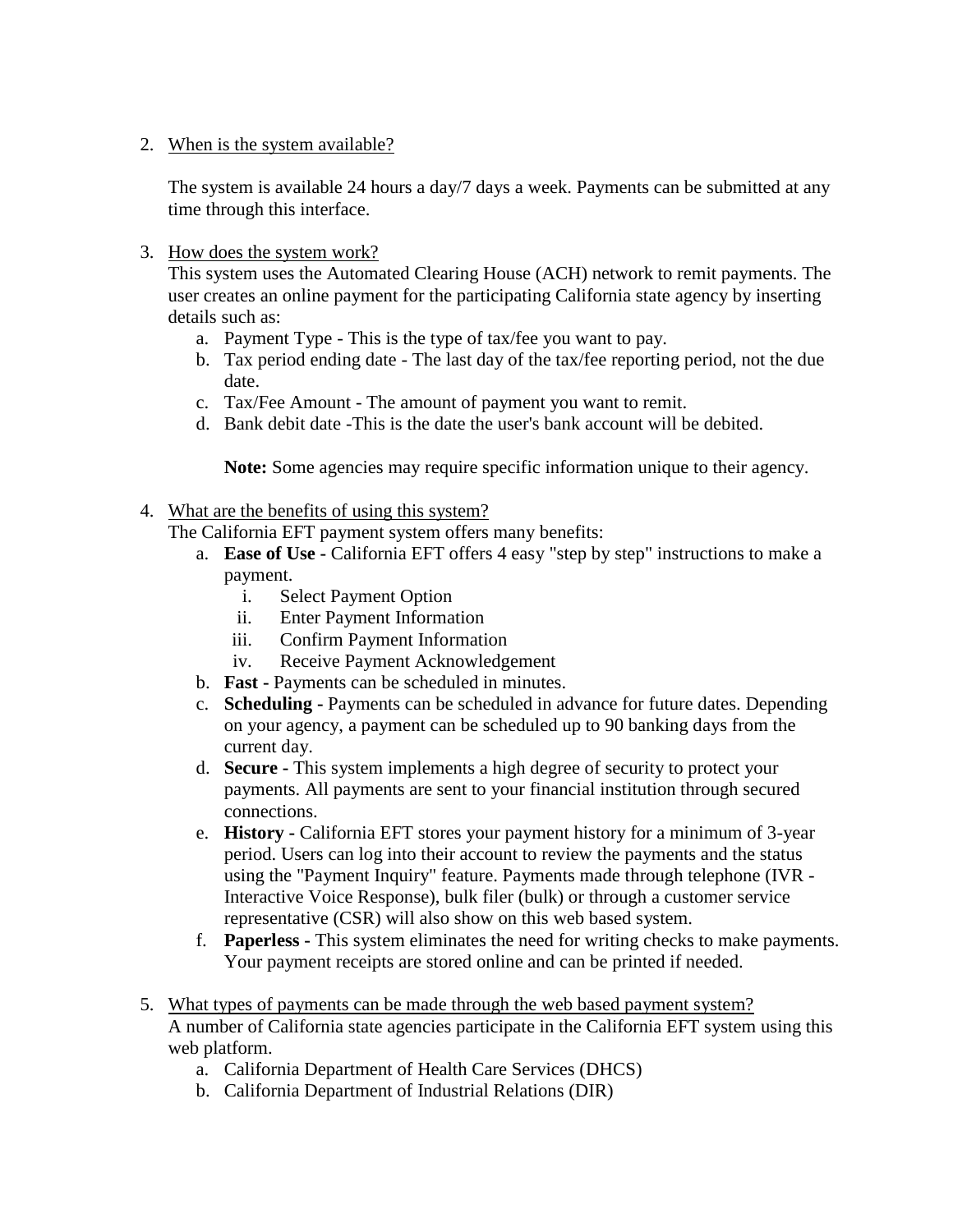- c. California Department of Insurance (CDI)
- d. California Department of Pesticide Regulation (CDPR)
- e. California Employment Development Department (EDD)
- f. California Franchise Tax Board (FTB)
- g. California Public Employee's Retirement System (PERS)
- h. California Public Utilities Commission (CPUC)
- i. California Department of Tax and Fee Administration (CDTFA)
- j. California State Controller's Office (SCO)
- k. California State Water Resources Control Board (SWRCB)
- l. California Teacher's Retirement System (STRS)
- m. California Department of Conservation (DOC)
- n. California Health Facilities Financing Authority (CHFFA)
- o. California State Mining and Geology Board (SMGB)
- <span id="page-2-0"></span>6. What are the minimum software and browser requirements to make payments online?

You will need a computer with Internet access and one of following browsers:

- a. Google Chrome 44 or newer
- b. Internet Explorer Version 9 or newer
- c. Firefox 42 or newer
- d. Safari 7 or newer
- <span id="page-2-1"></span>7. Does the system place cookies on my computer?

Our system does not store cookies on your computer. Users will have to enter their username and password each time they log onto this system.

<span id="page-2-2"></span>8. Will my payments be submitted securely?

This system utilizes the most advanced security available to ensure the privacy of your payment information. All transactions are conducted over a Secure Sockets Layer (SSL) connection, secured with 256-bit encryption and is the communications protocol for transmitting private information over the Internet.

- <span id="page-2-3"></span>9. What are some of the security features?
	- a. All transmitted information is sent using an encrypted Secure Sockets Layer (SSL) connection.
	- b. Your session will timeout after 20 minutes if left idle.
	- c. Your browser will not cache the information entered and it will not be stored locally on your computer.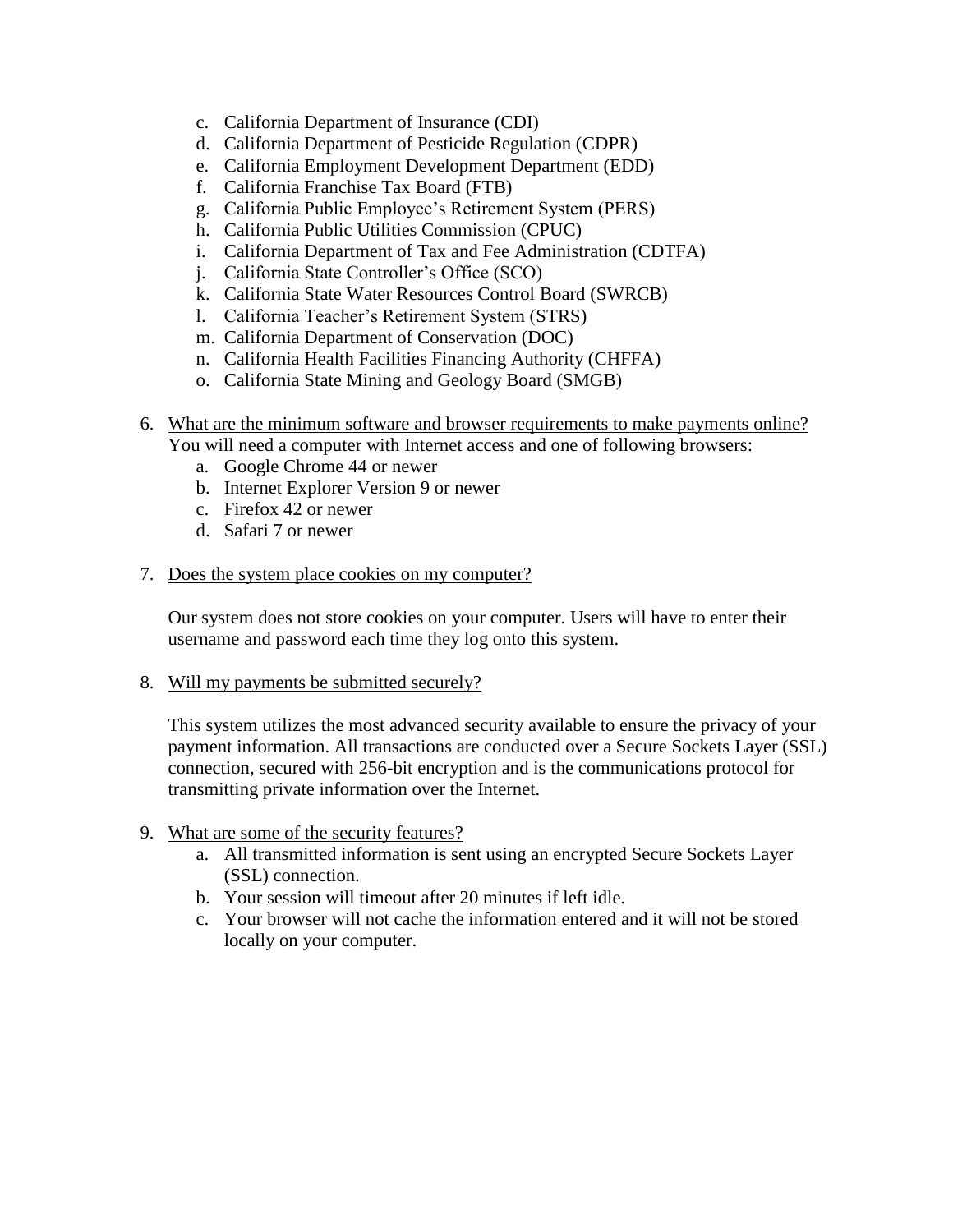#### <span id="page-3-0"></span>**User Based**

#### 1. Who can use the system?

This system is available to users who have completed an enrollment application with the appropriate California state agency. Upon confirmation of their enrollment, users will obtain a 4-digit security code and will be required to register on the web application screen by creating a username (6-16 characters) and password (8-25 characters containing at least 1 uppercase, 1 lowercase, 1 number and 1 special character (! $@#\$\%^{\infty}$ ). Some agencies allow un-enrolled users to make payments as well.

#### <span id="page-3-1"></span>2. Can a payment be scheduled for any day?

Payments may be scheduled for any banking day up to 90 days in advance; however, they cannot be scheduled for weekends or any of the Federal Reserve holidays listed below:

| a. New Year's Day                                                          | January $1*$                     |
|----------------------------------------------------------------------------|----------------------------------|
| b. Martin Luther King Jr. Day                                              | Third Monday in January          |
| c. Presidents' Day                                                         | Third Monday in February         |
| d. Memorial Day                                                            | Last Monday in May               |
| e. Independence Day                                                        | July $4*$                        |
| f. Labor Day                                                               | <b>First Monday in September</b> |
| g. Columbus Day                                                            | Second Monday in October         |
| h. Veteran's Day                                                           | November $11*$                   |
| i. Thanksgiving Day                                                        | Fourth Thursday in November      |
| j. Christmas Day                                                           | December 25*                     |
| $*$ If this day following Sunday the benize are alocad the following Monde |                                  |

\*If this day falls on a Sunday, the banks are closed the following Monday.

#### <span id="page-3-2"></span>3. At what times during the day can I submit a payment?

Payments can be submitted any time the system is available. If you are scheduling a payment for the next banking day, it must be completed before 3:00 pm Pacific Time.

#### <span id="page-3-3"></span>4. What information do I need to make a payment?

In addition to your username and security code to access the system, you will need the following basic information:

- a. Payment type
- b. Tax period ending date
- c. Amount of the payment
- d. The debit date or the date you want the funds withdrawn from your account and deposited in the state agency account. The EFT debit date cannot be the same date you initiate your payment.
- e. Other information required by the agency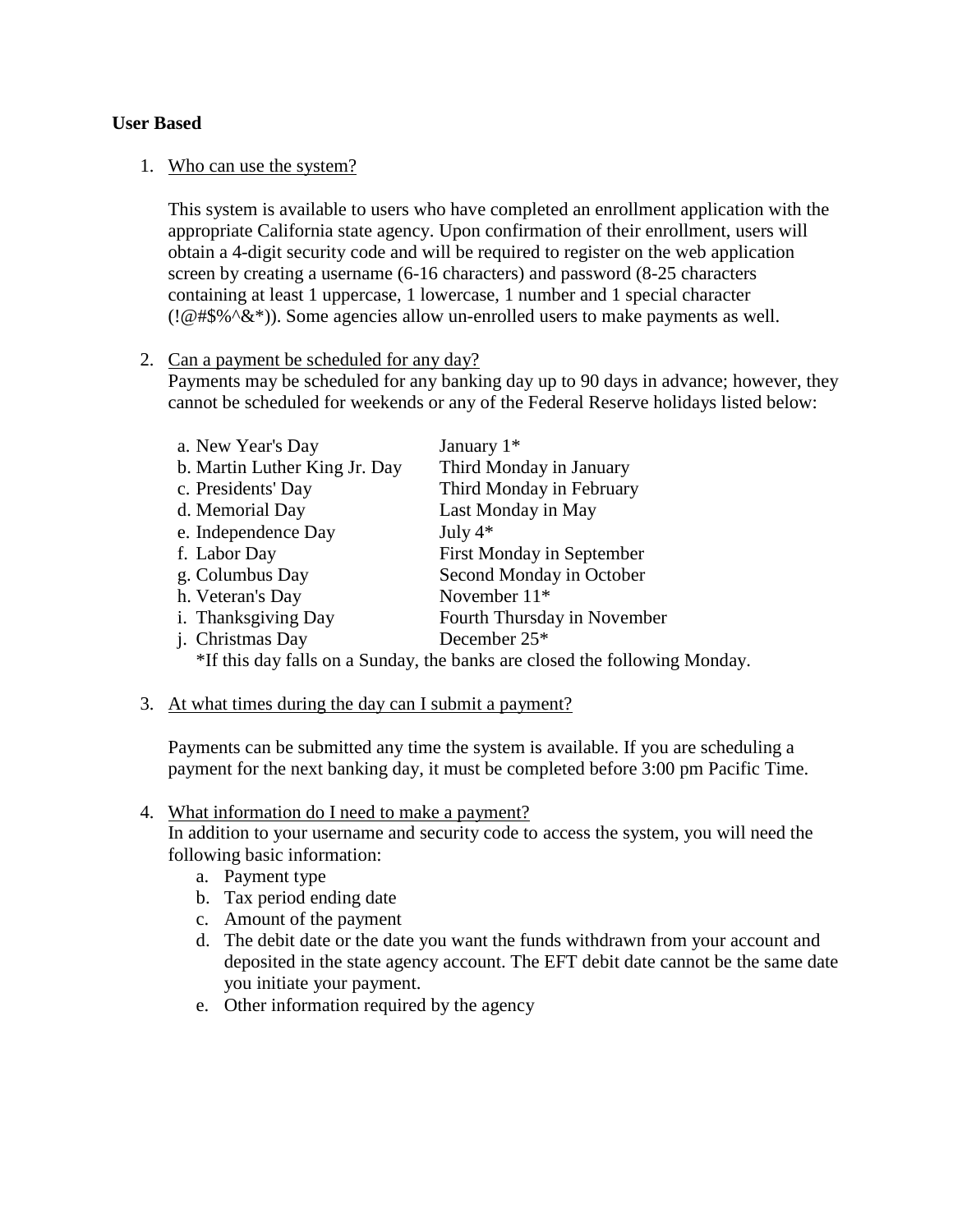- <span id="page-4-0"></span>5. I lost my confirmation number. How can I retrieve it or find the payment I submitted?
	- a. Select the Payment Inquiry option from the main navigation menu.
	- b. Enter the criteria of the payment you would like to retrieve and click Search.
- <span id="page-4-1"></span>6. If I have problems using this system, how can I get help?

Contact Customer Service at 1-800-554-7500 and follow the prompts to get to an operator, or contact your agency's EFT Helpline for assistance.

# <span id="page-4-2"></span>**Logins**

1. How do I register to make payments through the web?

On the Sign In page, click the "Register" button for first time users. Complete the required fields and click "Create Profile" to activate your web account.

<span id="page-4-3"></span>2. I forgot my password. How can I retrieve it?

On the Sign In page, click the "Forgot Password?" link. Enter your username and click the "Next" button on Forgot Password screen. Enter the answer for the security question and click the "Continue" button. If the answer is correct, the system will prompt you to select a new password.

# <span id="page-4-4"></span>**Payments**

- 1. How do I make a payment?
	- a. Select the Agency
	- b. Login
	- c. Select the desired Payment Type and enter the appropriate values in the displayed fields. Click "Continue". The Payment Verification screen will be displayed.
	- d. Review the payment information for accuracy. If it is correct, click "Submit Payment". If incorrect, click the "Edit Payment" button to make changes.
	- e. The Payment Confirmation screen will be displayed with the Payment Confirmation Number. Print this page as your payment receipt. If you wish to make another payment, click "New Payment". Otherwise, you may select another function, or log off the system.
- <span id="page-4-5"></span>2. How do I search for previously made payments?
	- a. Log in and click "Payment Inquiry" on the navigation menu.
	- b. Enter the search criteria of the payment you would like to view and click "Search".
	- c. When you find your payment, click on "View" to display the payment details.